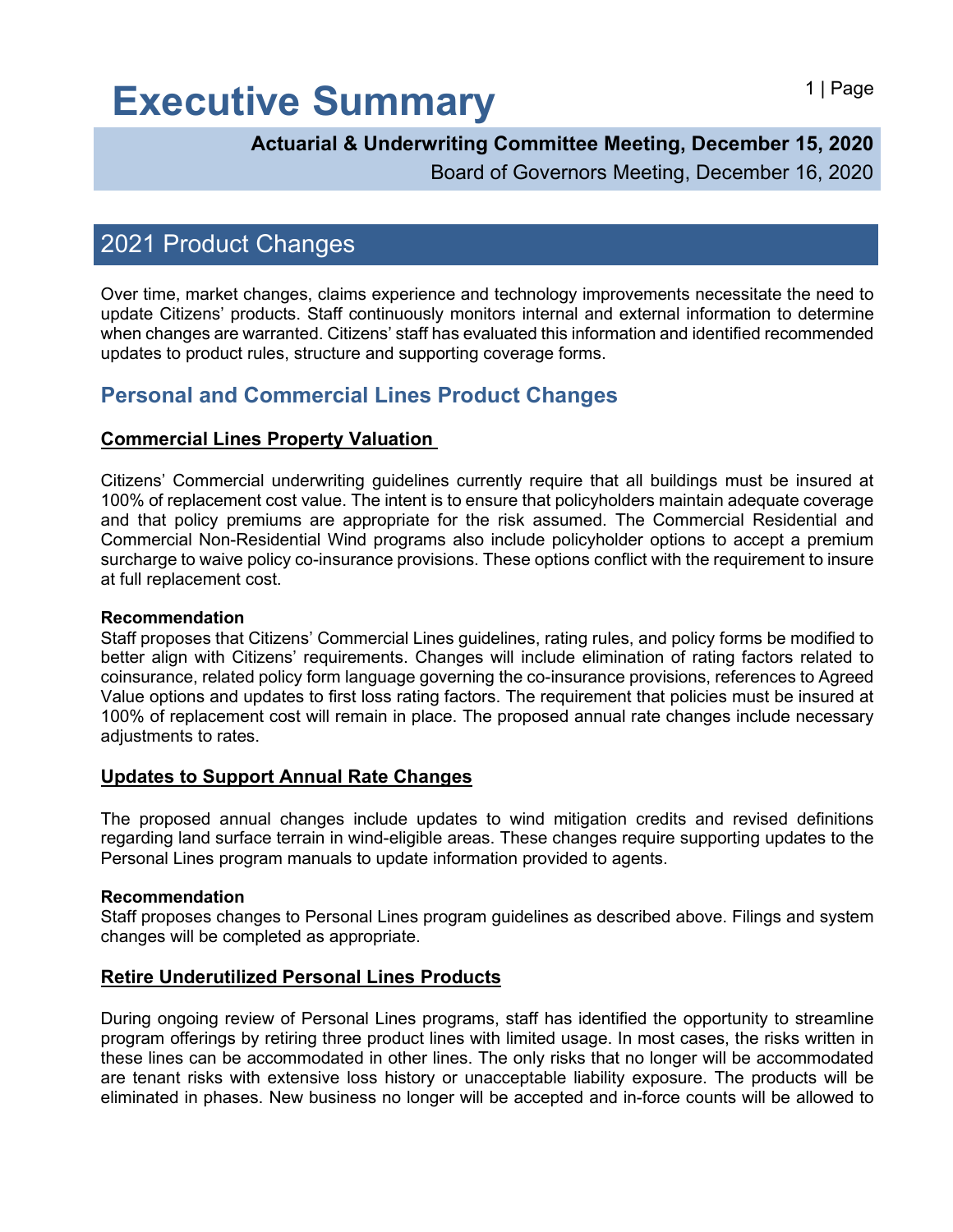# Executive Summary and all Page

## **Actuarial & Underwriting Committee Meeting, December 15, 2020**

Board of Governors Meeting, December 16, 2020

reduce by attrition. As a final future step, policies will be moved to comparable lines of business.

| <b>Dwelling</b><br><b>Lines</b>             | <b>Alternative</b><br><b>Product</b> | <b>Policies</b><br>in<br><b>Force</b> | <b>New</b><br><b>Applications</b><br><b>YTD</b> |
|---------------------------------------------|--------------------------------------|---------------------------------------|-------------------------------------------------|
| DP-1 Tenant                                 | $HO-4$                               | 11                                    | 0                                               |
| DP-3 Tenant                                 | $HO-4$                               | 36                                    | 11                                              |
| <b>Mobile Home Dwelling</b><br><b>Lines</b> |                                      |                                       |                                                 |
| <b>MDP-1 Tenant</b>                         | MHO-4                                | 94                                    | 2                                               |
|                                             |                                      | 141                                   | 13                                              |

#### **Recommendation**

Staff proposes changes to Personal and Commercial Lines program guidelines as described above. Filings and system changes will be completed as appropriate.

### **Recommendation**

Staff proposes that the Actuarial & Underwriting Committee review and approve for consideration by the Board of Governors to:

- a) Approve the above 2021 Product Changes proposals to update Citizens' product guidelines, rating rules, policy contract forms and supporting documents; and
- b) Authorize staff to take any appropriate or necessary action consistent with the 2021 Product Changes Action Item to include filing with the Office of Insurance Regulation (OIR), system change implementations, updates to supporting documents or forms and other relevant activities. Final changes and implementation timeline may vary slightly, based on project complexity and feedback from the OIR.